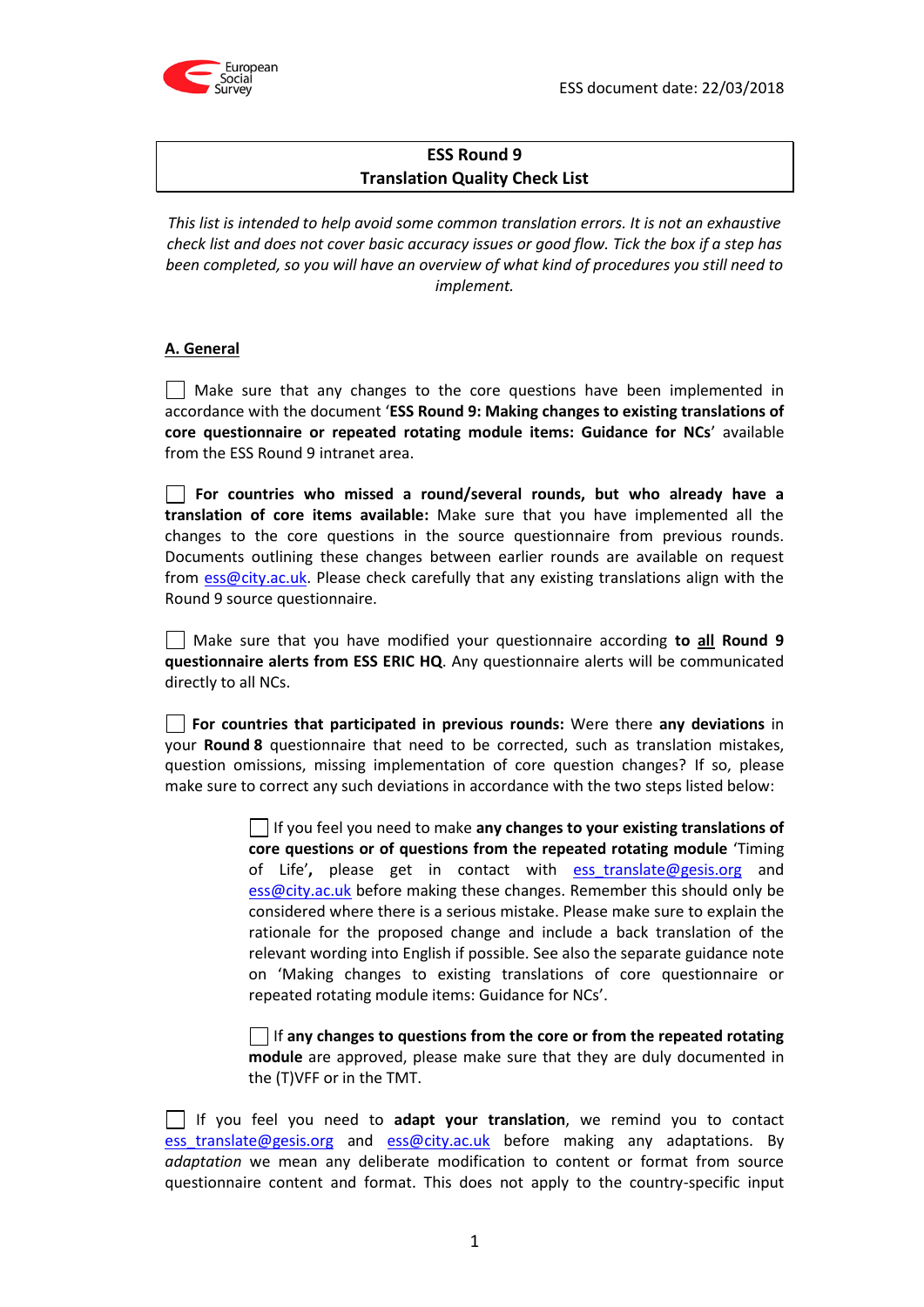

required for background variable questions on education, voting, etc. It also does not apply to re-orientation of language direction and tables such as those needed in Hebrew.

(See also the section 24 on 'Adaptations' in the ESS Round 9 Translation Guidelines.)

Make sure that you have consulted the **translation queries and answers** list and taken into account the answers provided. Countries may have similar problems, so these answers are likely to be of use for your country, too. The translation queries and answers list will be made available in the Round 9 "Prepare for fieldwork/Translation and verification" section of the intranet at https://essdata.nsd.uib.no/ESS9/pages/viewpage.do?id=3. We encourage NCs to check this page regularly for any updates of the document.

# **B. Technical format checks**

#### **Compare your version against the source questionnaire and showcards.**

#### **Please make sure that...**

 $\vert \ \vert$  ... the routing is correct.

... the formatting is appropriate and correct, e.g. where words are underlined in the source text to indicate which words require special emphasis in the interview, this should be done also in the target text (or a similar emphasis should be used).

... the coding is correct.

 $\vert \ \vert$  ... each question has exactly the same number of precodes as in the source questionnaire (the only exception being the small number of country-specific questions).  $\Box$  ... there are no inadvertent copy and paste mistakes (e.g. copied in a wrong response scale).

... your question numbering AND showcard numbering are correct and consistent.

 $\vert \ \vert$  ... the answer scales are correct both on the questionnaire AND on the showcards.

 $\Box$  ... you have not omitted anything inadvertently, such as questions, interviewer instructions, response categories, etc.

#### **C. Checks on Translation Verification and SQP Coding**

 $\Box$  Please make sure to duly complete Translation Verification by cApStAn. The Translation Verification process is described and explained in the ESS Round 9 Verification Instructions available from the Round 9 "Prepare for fieldwork/Translation and verification" section of the intranet at https://essdata.nsd.uib.no/ESS9/pages/viewpage.do?id=3.

Relating to Translation Verification: please make sure that you have completed all feedback loops resulting from the verifiers' interventions and that all changes have correctly been incorporated into your translation(s). Please note that the Translation Verification process will not be complete until all comments requiring follow-up have been discussed and implemented/rejected.

As this step is only applied to a sample of items from the ESS Round 9 source questionnaire, please make sure that changes resulting from Translation Verification are applied consistently to the rest of the questionnaire too.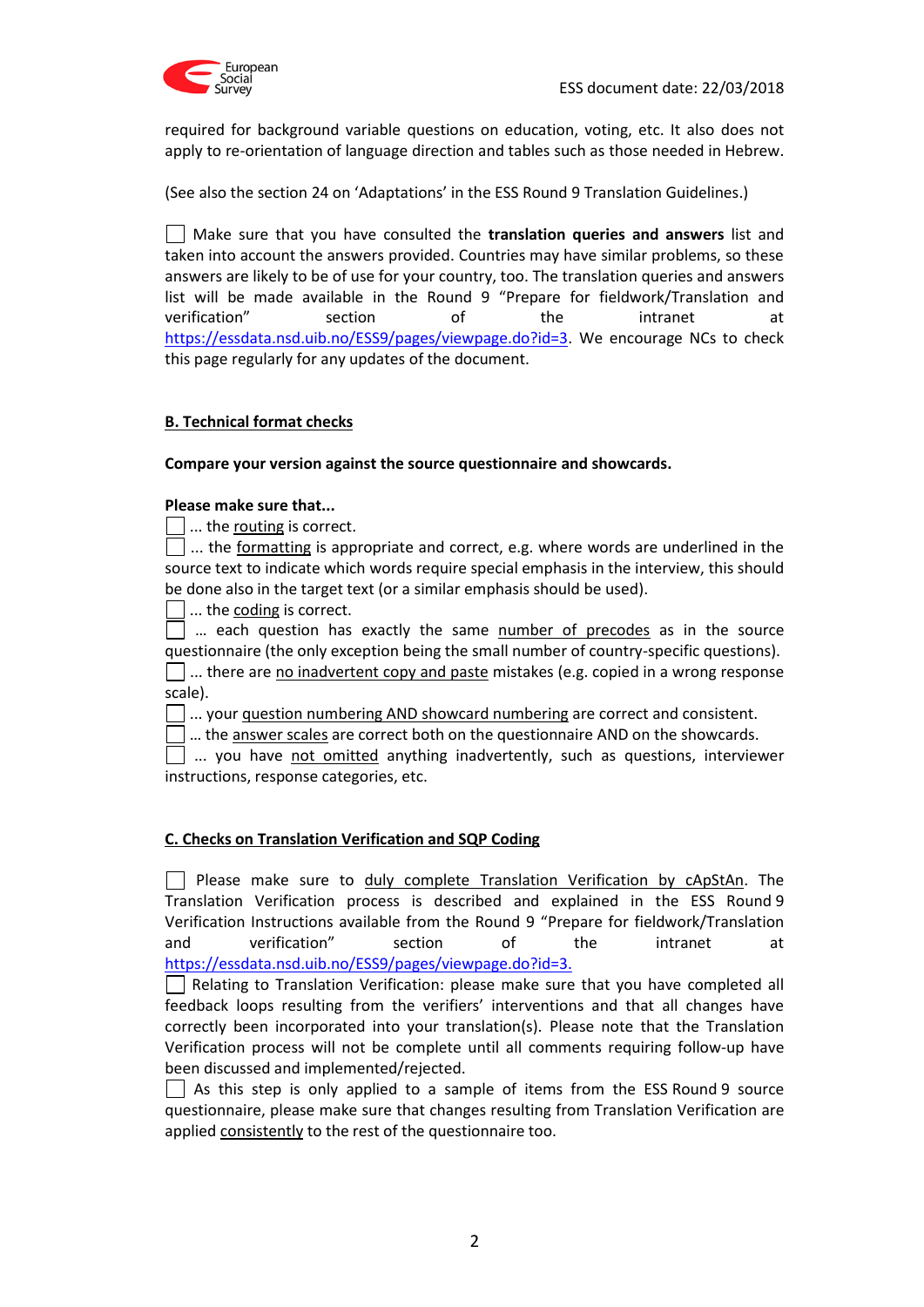

**Please make sure to duly complete SQP Coding. The SQP Coding is explained in the** ESS Round 9 SQP Coding Guidelines and SQP User Manual, which will be released via the Round 9 NC intranet in April 2018.

 $\Box$  As this step is only applied to a sample of items from the ESS Round 9 source questionnaire, please make sure that changes resulting from SQP Coding are applied consistently to the rest of the questionnaire too.

# **D. Consistency checks on material repeated**

#### **Please make sure that...**

 $\Box$  ... key terms that are repeated in the English source text and that have the same intended meaning across questions are translated consistently. [But be aware of polysemy: the English language may be able to use the same word in different contexts where other languages need to resort to different words. So the same English word (e.g., "government") may need to be translated differently if different meanings are activated.]

… scale explanations such as *0 means ... and 10 means* ... and the corresponding scale are translated consistently.

 $\Box$  ... identical response scales that are used repeatedly throughout the questionnaire are translated consistently.

... interviewer instructions are laid out consistently.

 $\vert\ \vert$  ... the formulation of the test items reflects intended variations for testing purposes (e.g. scale length or stimuli).

(See also the section 23 on 'Consistency' in the ESS Round 9 Translation Guidelines.)

#### **E. Final copy-editing / proofreading / cross-checking**

When finalising your translations, please make sure to carry out a thorough  $\frac{\text{copy}}{\text{copy}}$ editing / final editing / proof-reading of the entire text in its final version in the target language(s).

(See also the section 30 on 'Final copy-editing / proofreading / cross-checking' in the ESS Round 9 Translation Guidelines.)

#### **F. Other checks**

 $\vert \ \vert$  Remember that any changes made to components that are repeated within the questionnaire (answer scales, instructions, terms repeated on showcards, for example) will then need to be changed in all the other places where they occur. Keep this in mind, for example, if you make changes after translation verification, SQP Coding or after your pre-test.

Remember that annotations are not meant to be translated and are not intended for inclusion in the questionnaire. Instead, they are intended to guide translators.

**Make sure annotations do not appear in the questionnaire used by interviewers.**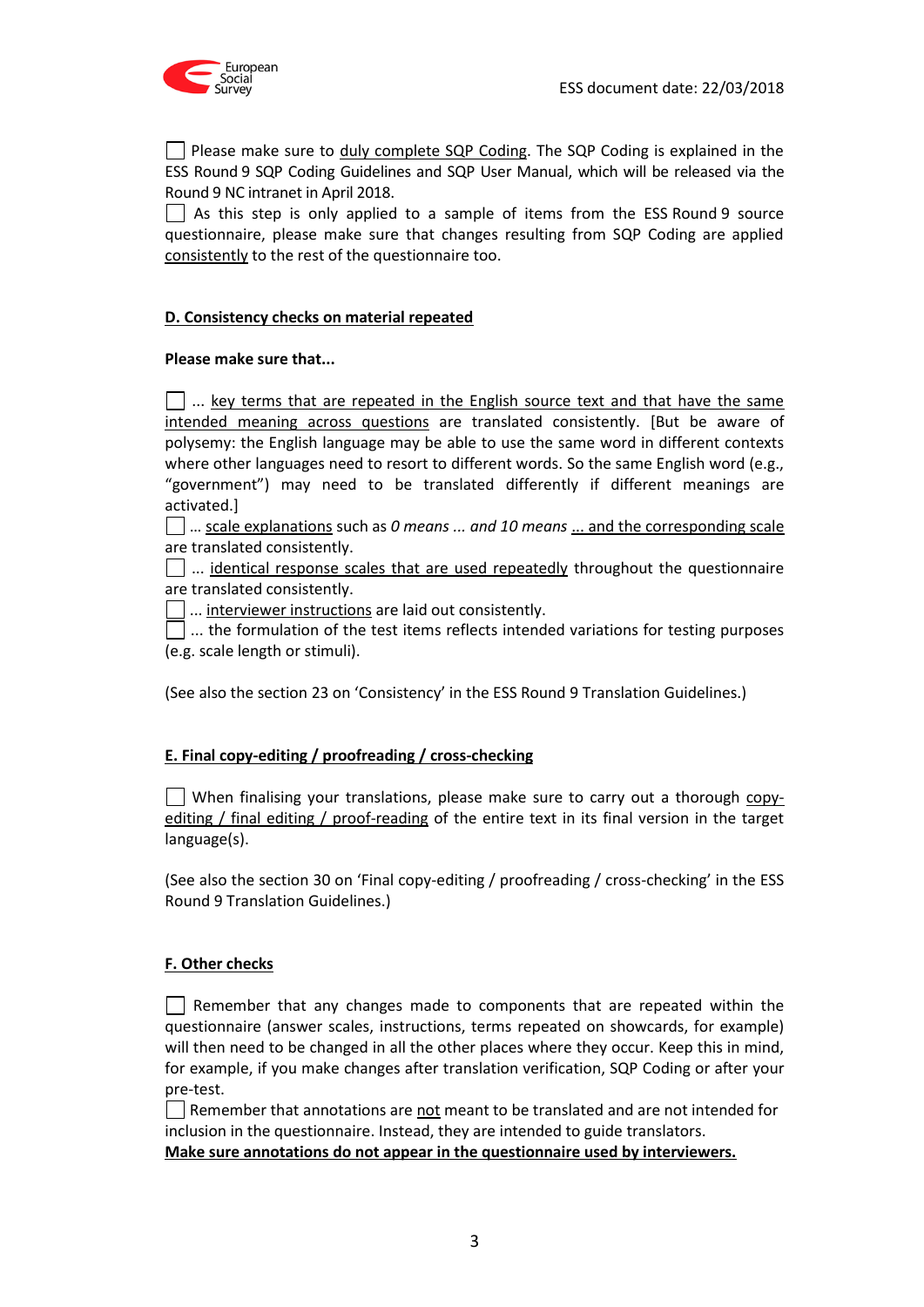

Check your answer scales. Make sure that …

 $\Box$  the order is the same as in the source questionnaire;

translated categories do not overlap (e.g. *often* and *frequently* overlap);

hidden answer codes – e.g. (*don't know*) – are not offered overtly to respondents. They must not appear on the showcards and it should be clear to interviewers that they should also not offer these codes to respondents.

'extremely' and 'completely' appearing in answer scales are translated as extreme endpoints, that is, that nothing can go beyond it. Please make sure this only applies to **new** and **modified items** of the ESS 9 questionnaire. Where 'extremely' and 'completely' are used in answer scales in existing items, the existing translation MUST NOT be amended, otherwise the time-series is compromised.

# **G. Pre-testing**

#### **Please make sure that...**

 $\vert \ \vert$  ... you have scheduled a national pre-test well ahead of the start of the fieldwork in your country.

 $\Box$  ... you have identified and discussed with the ESS translation team and the team at ESS ERIC HQ any translation-related findings or issues arising in the course of your national pre-tests.

 $\vert \ \vert$  ... in case your national pre-tests show that changes need to be made to your translated questionnaire(s), you have made these changes consistently across the entire ESS Round 9 questionnaire(s) in the language(s) concerned.

Please refer to the 'ESS Round 9 Pre-testing Guidelines' for further details on pre-tests that must be conducted in each country prior to the start of fieldwork.

#### **H. Documentation and Sign off**

 $\Box$  In Round 9 every National Coordinator is asked to send information about all people involved in the translation process(es) for all languages used in their countries: please send the ESS translation team [\(ess\\_translate@gesis.org\)](mailto:ess_translate@gesis.org) information in particular on (a) their training, and (b) their experience in questionnaire translation. Please send this information as soon as it is known within the NC team.

 $\Box$  In Round 9 every National Coordinator is asked to send their final translations after the completion of Translation Verification by cApStAn, SQP Coding and the national Pretests, as well as documentation of any changes made to previously translated questions and any additional translation or documentation materials to [ess\\_translate@gesis.org.](mailto:ess_translate@gesis.org) National Coordinators are asked to upload their final versions of the questionnaire and of the showcards to the ESS Round 9 intranet together with their fieldwork documents.